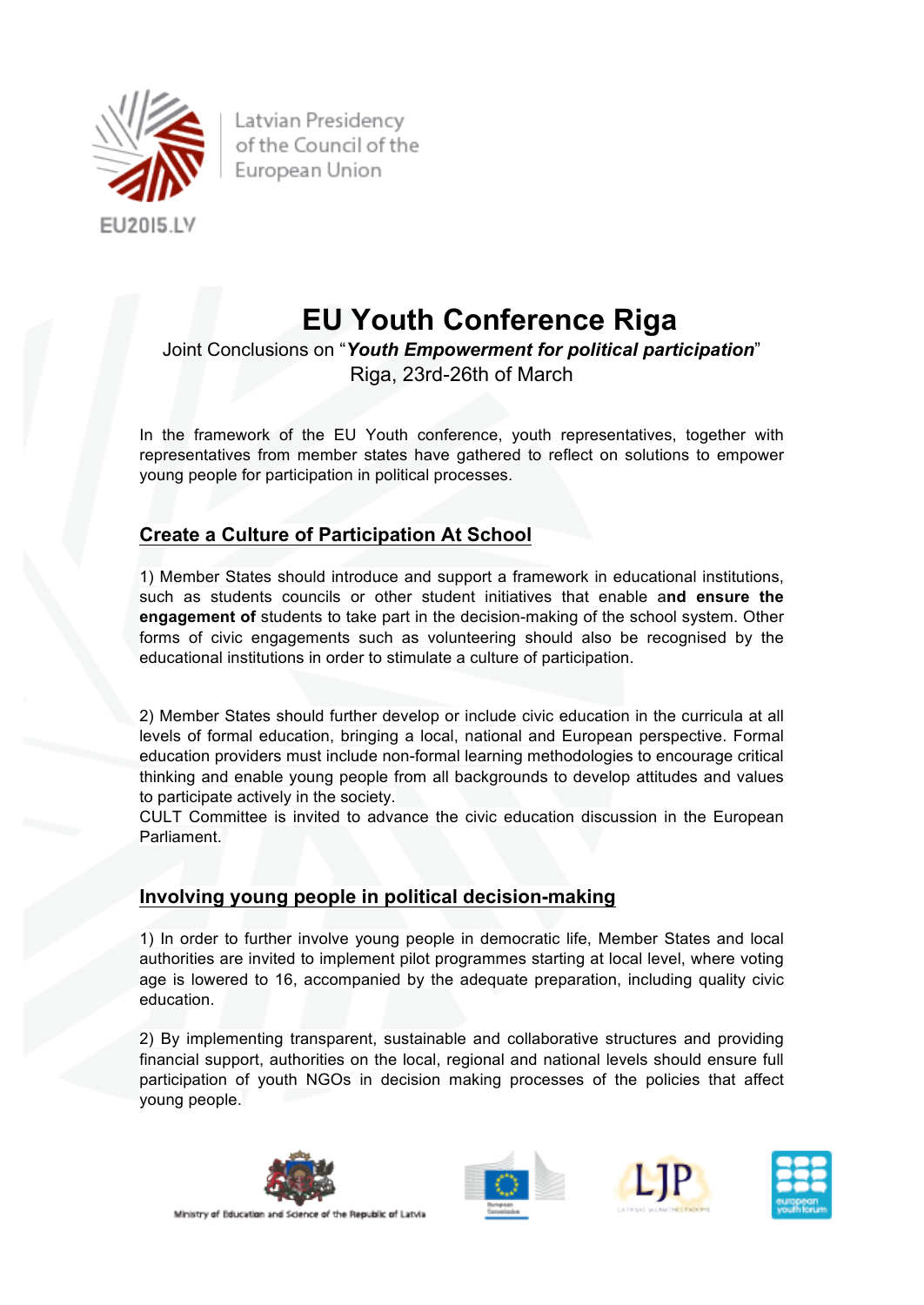

Latvian Presidency of the Council of the European Union

## **Enhancing policy makers' engagement and commitment with young people**

1) European Commission and Member States should put in place a framework to engage policy makers, providing them with all the necessary tools to involve young people and youth organizations in developing, implementing and evaluating the policies that affect them through shared decision-making.

2) Policy makers on all levels, should continuously perform an open political culture of communication using multiple youth targeted methods in order to increase transparency and accountability of the policymaking process.

#### **Strengthening the role of youth work for political empowerment of all young people**

1) The crucial role of youth work for fostering a political participation which is based on the values of diversity, human rights, democracy and on critical thinking, should be strengthened and socially and politically recognized by the European Commission and Member States. Therefore, youth work should be provided with the necessary resources, support structures and formal recognition.

**2)** EU institutions and Member States are encouraged to put up cross-sectorial initiatives and long-term partnerships at all levels with youth workers and non-governmental organizations, with the aim of transferring knowledge and developing political participation competencies of all young people, especially those with fewer opportunities.

#### **Developing youth friendly tools for political participation**

1) To ensure access of young people to information and opportunities to experience online tools for political participation, Member States should ensure that trainings on the existence of such tools are provided for teachers and other professionals working with young people.

2) Private and public organisations should involve young people in the development, implementation and monitoring of online tools for youth political participation., To ensure recognition of young people's participation and sustain their involvement in political processes, online tools should be complemented by offline methods and have a follow-up phase in which decision-makers reflect on how young people's contributions were taken into account.









Ministry of Education and Science of the Republic of Latvia